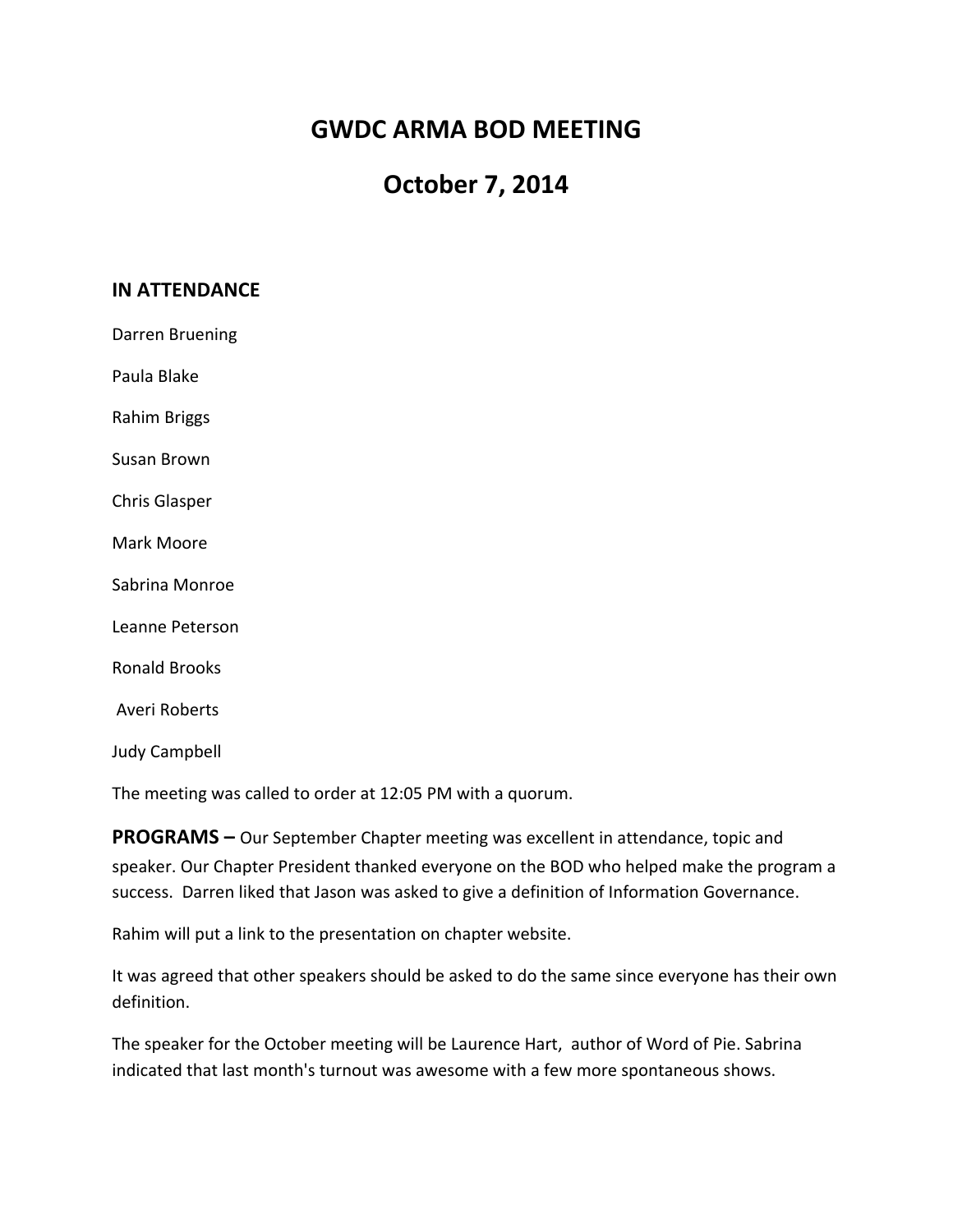We will take a moment at the beginning of the October meeting in memory of David Penn. Sponsors for October meeting are Total Document Solution and Excel Courier.

November speaker will be attorney Jon Talotta with Hogan Lovells. Location tentative for Crowell Moring.

# **SPONSORS**

We are working hard to get more sponsors. Sending e-mail out to potential sponsors with Mark and Ron's assistance. Ron has 5 more additional and Averi has one. Sponsors who commit are sent an invoice for payment along with a request for 3 sentences about the company.

AIIM has 2 sponsors per meeting.

Peggy Winton CEO AIM interested in coming to speak with us re: Information Governance. Peggy has connections that we may be able to reach out to.

**WEBSITE-** Darren thanked Rahim for all his hard work on the website. Al Minnick impressed with website and recognized Darren for his with the site.

Rahim working on getting old website shutdown. He also indicated that board members can now click on membership tab to make online payments. There will also be a payment options available for chapter members and sponsors. Career opportunities have been uploaded.

Page in memory of David Penn will be added once all the information is received.

## **MISC-**

**MEMBERSHIP-** December 17 has been confirmed for Clifford Chance.

## **TREASURER-**

Checking - \$8,180.71

Investment - \$17,260.97

Pay Pal - \$5,981.71

2 catering transactions

Darren is still owes payment for lunch during summer planning meeting.

**ARMA CONFERENCE** - Oct. 26-28 San Diego, Calif. So far, Collin, Sabrina, Chris and Darren will attend.